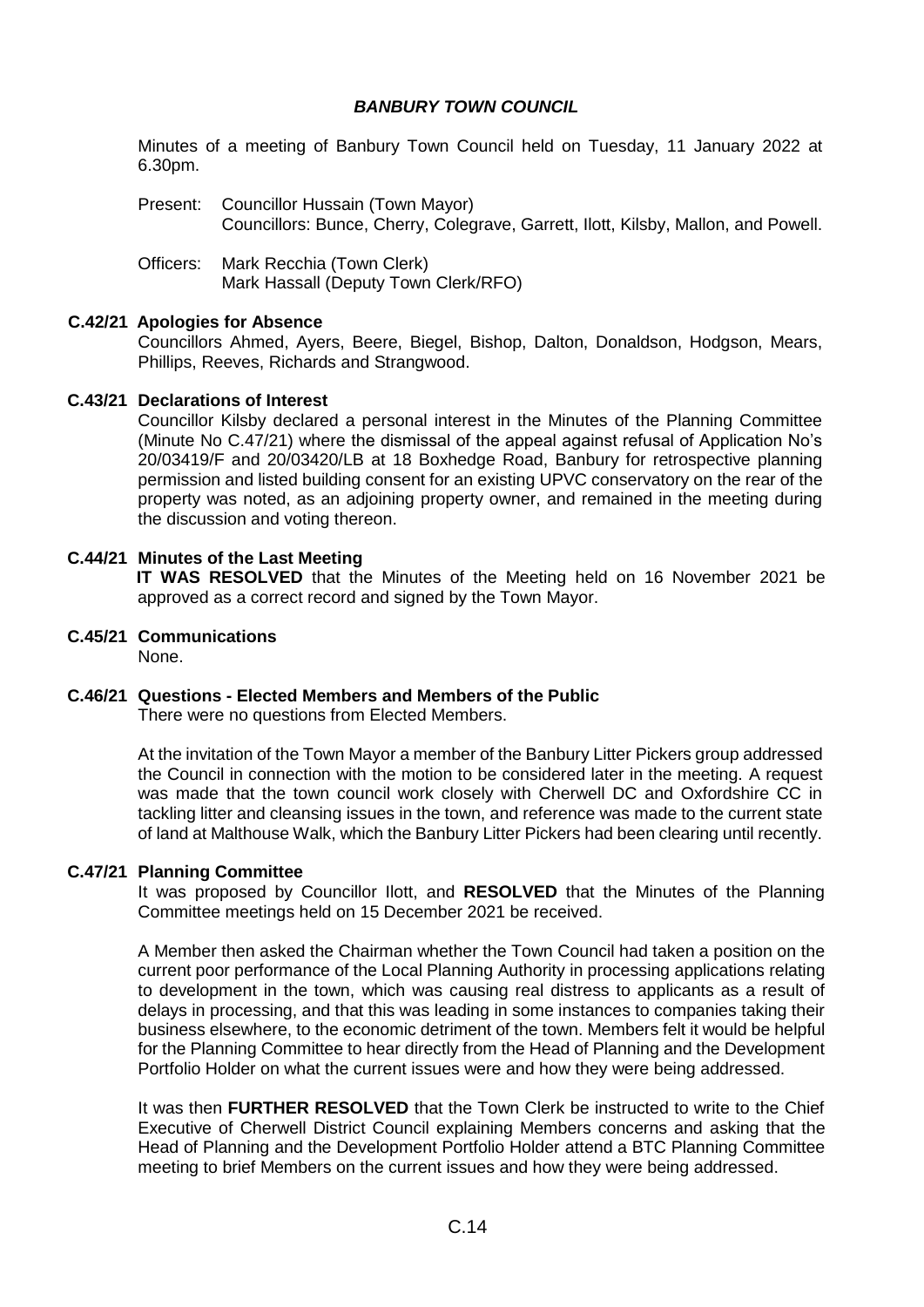## **C.48/21 General Services Committee**

It was proposed by Councillor Colegrave and **RESOLVED** that the Minutes of the General Services Committee meeting held on 14 December 2021 be received.

## **C.49/21 Resources Committee**

It was proposed by Councillor Mallon, and **RESOLVED** that the Minutes of the Resources Committee meeting held on 04 January 2022 be received.

It was then also **RESOLVED** that further to:

- (1) Minute R.42/21, the Estimates as recommended by the Grants and Budget Sub Committee on 24 November and the General Services Committee on 14 December 2021 be approved; and that the Four Year Financial Forecast be approved.
- (2) Minute R.45/21, the 2022/23 Calendar of Meetings, as attached at Appendix A to the Resources Committee Minutes be approved.
- (3) Minute R.47/21, that the response set out at paragraph 5.7 of the report, and summarised in the Minute, be made to the Community Governance review consultation.

## **C.50/21 To set the Precept for 2022/23**

The Leader of the Council expressed thanks to Officers and Councillors that had been a part of the Budget process, particularly those that attended the Grants & Budgets Sub Committee. He then outlined the budget highlights, which included a 2% increase in Banbury Town Council's share of the Council Tax bill, meaning the levy would increase from £122.12 to £124.56 for a D band home.

In proposing the budget, the Leader explained that for the first time in 12 years, Banbury Town Council's share of the council tax bill was to go up. The last time the town council increased its precept was in 2010. The increase would cost residents an extra £2.44 a year – or the equivalent of 20p per month for a Band D property. For that, the town council maintained and improved all of Banbury's parks, play areas, open spaces and two cemeteries. It looked after 11,000 trees, four miles of hedgerows, and was also responsible for bus shelters, allotments, sports grounds, dog waste bins, Christmas street lights, and annual events including Remembrance Sunday.

The Council had provided excellent and improved services without burdening residents with higher taxes for more than a decade but this year it had been hit by the higher costs that everyone was noticing. The increase was necessary to continue providing the extremely high standard of services that people had become accustomed to. In addition to continuing a programme of improvements to cemeteries, parks and play areas climate change initiatives would make the town a healthier place to be. These would include replacing the Council's petrol vehicles with electric-powered models.

In responding to the Budget proposals the Leader of the Opposition indicated his support, and was pleased to note that only an inflationary increase was proposed. However, he indicated that his Group would be keeping close scrutiny of expenditure proposals.

Following further discussion, it was moved by Councillor Mallon, seconded by Councillor Colegrave and **RESOLVED** unanimously that the Town Council set a precept of £2,017,911 (or £124.56 per Band D property), being an increase of 2%.

# **C.51/21 Resolutions Moved on Notice**

#### Resolution No 57